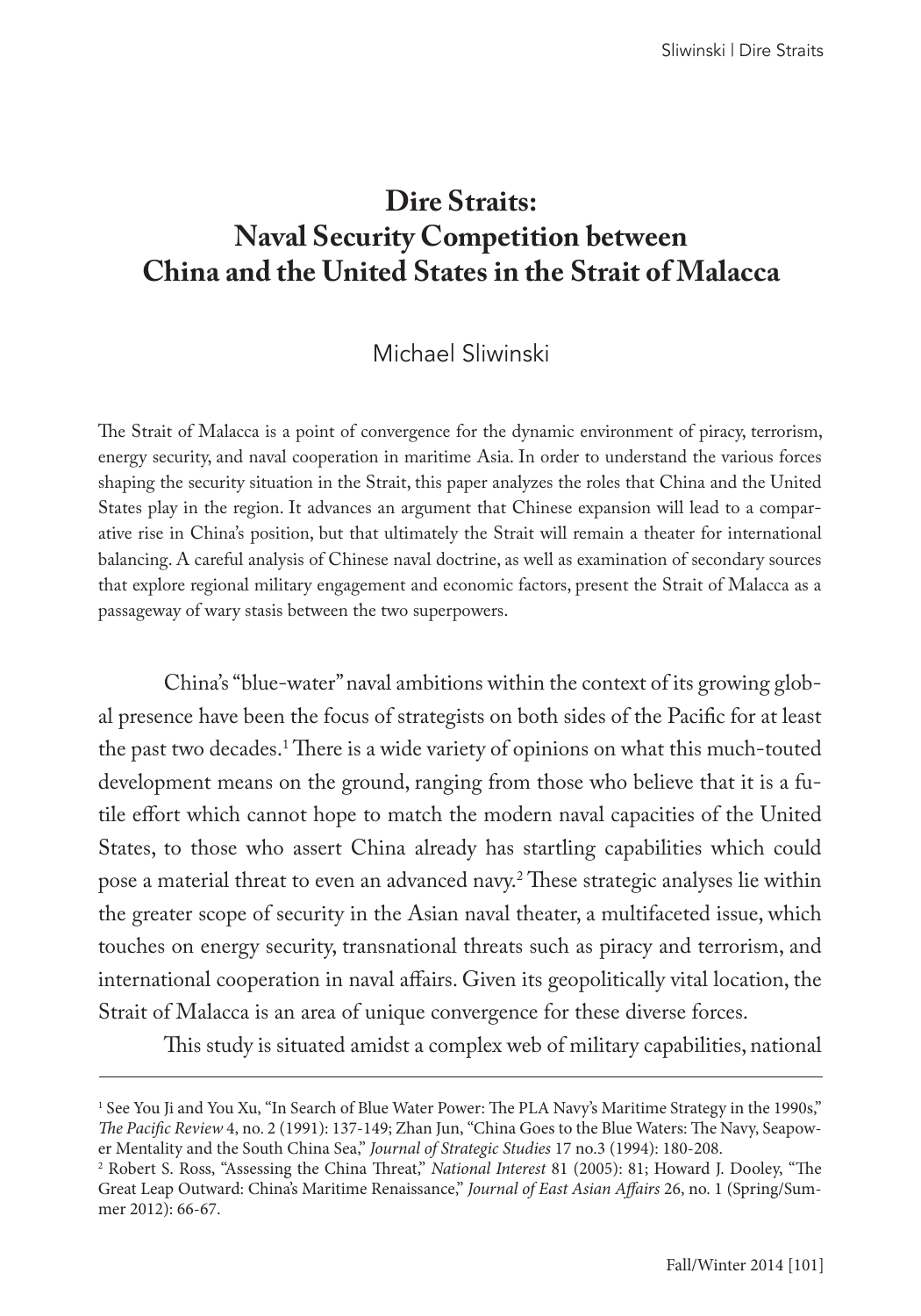interests, and security threats with the goal of understanding where China and the United States currently lie. By tracking the developments of these nations, particularly China's emerging military, official policy, and situational concerns, this paper will examine the following two questions: (1) what are the roles of China and the United States in the Strait of Malacca and (2) where will this relationship go in the future? Ultimately, this study argues that although the transnational issues of piracy and terrorism remain a concern for day-to-day operations in the Strait, China and the United States will implement their involvement around a grander strategic framework of regional stability and trade security. In practice, this means that China's maturing naval doctrine will call for ways to expand the People's Liberation Army Navy (PLAN) into a standing peacetime force by framing the security of trade routes through the Strait as a national interest, while the United States will have to find ways to maintain its strong foothold in the region against a comparatively rising China through greater direct naval presence and diplomatic cooperation.

## **Pirates or Pragmatism? Why the Strait Matters**

The Strait of Malacca is among the most vital trade channels in the world. Situated at the nexus of the Indo-Pacific region, the Strait is the longest major navigational strait in the world. It is safer to navigate than the neighboring Sunda Strait, while offering a route that is 1,600 nautical miles shorter than the alternative Lombok-Makassar Straits route.3 The Strait of Malacca sees traffic in excess of 60,000 ships a year, carrying cargo ranging from crude oil to finished industrial products between East Asia, the West, and the Middle East. In comparison, the Suez Canal sees less than half of this level of traffic, and the Panama Canal sees about a third.<sup>4</sup> While Thailand has considered building a canal across the Kra Isthmus for the purpose of reducing traffic along this route, no efforts for such a project are currently underway, leaving the Strait of Malacca as one of the safest, most efficient, and consequently most highly-utilized highways for major naval traffic in the region.<sup>5</sup>

<sup>3</sup> Mokhzani Zubir, *The Strategic Value of the Strait of Malacca* (Kuala Lumpur: Maritime Institute of Malaysia, 2004), 2.

<sup>4</sup> Ibid., 1.

<sup>5</sup> Felipe Umaña, *Threat Convergence: Transnational Security Threats in the Straits of Malacca* (Washington: The Fund for Peace, 2012), 6.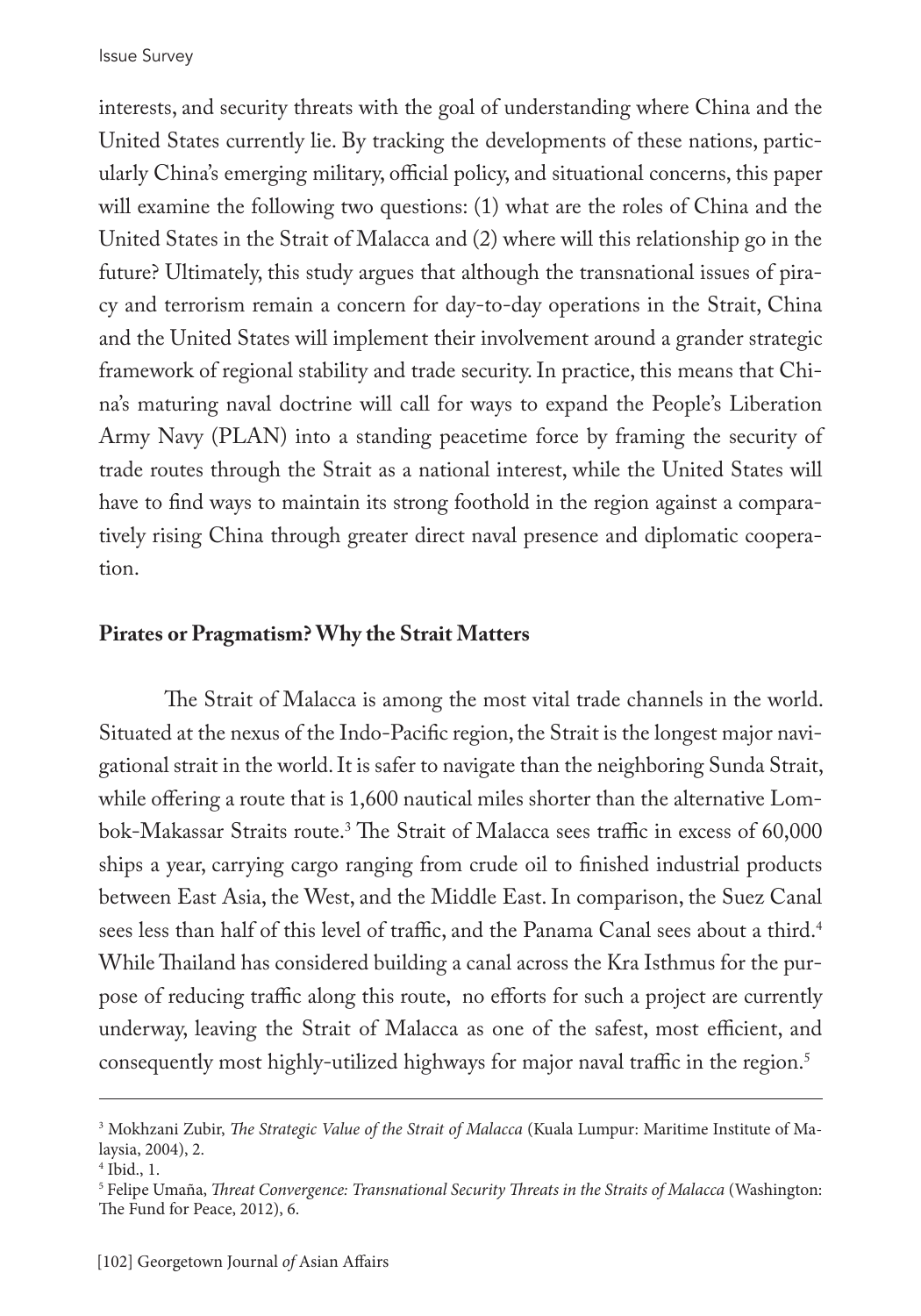For these reasons, the security of the Strait extends beyond the littoral states of Malaysia, Indonesia, and Singapore, attracting the attention of major global powers.

Piracy and terrorism in the Strait are two distinct, yet related, threats that have earned the attention of both China and the United States. These transnational threats are detrimental to all nations affected, and therefore cooperation on such issues is both advisable and conceivable given the convergence of interests. Overall, efforts to combat piracy, both unilaterally and through multilateral organizations, have been successful. From February 2007 to October 2014, there were only about thirteen incidences of attempted or successful piracy or armed robbery per year. Only five of those incidences were classified as Category 1 (Very Significant) by the Regional Cooperation Agreement on Combating Piracy and Armed Robbery against Ships in Asia, an international piracy monitoring organization which collects information throughout the Indo-Pacific.6 Moreover, the incidences decreased in severity over the course of this time period, with both fewer successful attacks and less significant attacks.7 Property theft is reason enough to warrant preventative measures given the sheer volume of goods passing through the Strait, but the threat of terrorist hijackings makes such attacks even more worrisome. The United States in the post-9/11 era, along with its regional allies, has taken a strong interest in ensuring that commercial transportation cannot be used for terrorism, and it views Malacca as a prime target for commandeering a ship to assist in a global terrorist attack.<sup>8</sup>

China, in particular, has vested interest in ensuring the safe passage of cargo through the Strait of Malacca. China's expansion as an exporting power has necessitated the transport of Chinese goods around the world in the most efficient manner possible. Malacca has thus become the gateway to reaching major markets such as India or Europe. Furthermore, China is heavily dependent on oil flowing through the Strait. Since 2003, China has been a net importer of energy, and 75 percent of China's oil imports pass through this single geographical chokepoint.<sup>9</sup>

<sup>6</sup> Regional Cooperation Agreement on Combating Piracy and Armed Robbery Against Ships in Asia, "Consolidated Incident Reports," ReCAAP Information Sharing Centre (February 2007-October 2014). https://portal.recaap.org/OpenMap.

<sup>7</sup> Ibid.

<sup>8</sup> Umaña, *Threat Convergence*, 8, 14, 18.

<sup>9</sup> M. Taylor Fravel and Alexander Liebman, "Beyond the Moat: The PLAN's Evolving Interests and Potential Influence," *The Chinese Navy: Expanding Capabilities, Evolving Roles* (Washington, DC: National Defense University Press, 2011), 63.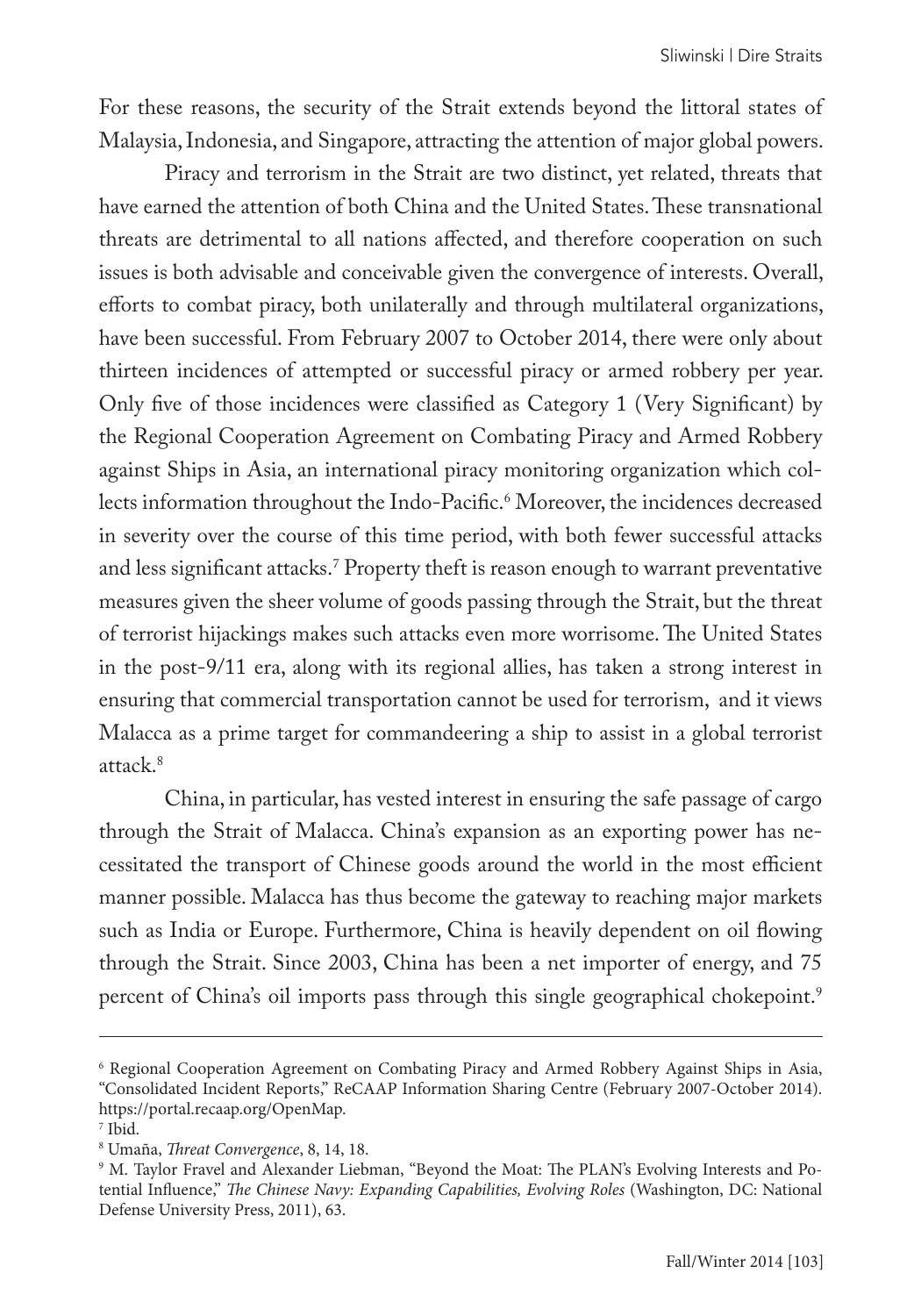Despite efforts to diversify its sources of energy, a disruption of this supply would have disastrous repercussions for China. In this sense, China's interest in Malacca echoes its dedication to maritime claims in the South China Sea, which some analysts argue is driven by both the natural resources found in the area and the need to secure sea lines of communication (SLOCs) for ships transporting vital goods to and from China.10 Chinese interest in the Strait of Malacca as a critical passageway for commerce appropriately contributes to this narrative of achieving energy security in the Indo-Pacific.

Similarly, the United States sees the Strait of Malacca as a critical juncture of international trade. Presently, the United States provides valuable support to security efforts in the Strait, ranging from the donation to Malaysia of advanced radar systems that monitor the Strait, to the coordination of joint naval exercises with Malaysia and Singapore.11 This cooperation in intelligence, technology, and operations signifies more than just assistance for the benefit of these littoral nations. The United States works to keep Malacca safe in order to protect ships that are headed for U.S. shores and to keep an open sea lane between its fleet stationed in Japan and the Persian Gulf.12 The United States, like China, is willing to make a significant investment in protecting the Strait of Malacca, and does so for its own specific reasons.

## **Straight from the Dragon's Mouth**

An analysis of Chinese naval doctrine reveals that the People's Liberation Army Navy (PLAN)'s view of itself is undergoing a period of metamorphosis.<sup>13</sup> This new sense of self can be understood as a shift from a standing military force awaiting a crisis to an active defensive presence protecting China in the worldwide economy. On the whole, the PLAN is increasingly dissatisfied to see its purview and, consequently, its share of the budget, limited to matters of conventional military defense. As analysts Taylor Fravel and Alexander Liebman put it, "Overall, the

<sup>10</sup> M. Taylor Fravel, "China's Strategy in the South China Sea," *Contemporary Southeast Asia: A Journal of International and Strategic Affairs* 33, no. 3 (2011): 296.

<sup>&</sup>lt;sup>11</sup> Caroline Vavro, "Piracy, Terrorism and the Balance of Power in the Malacca Strait," *Canadian Naval Review* 4.1 (2008): 15.

<sup>&</sup>lt;sup>12</sup> Fravel and Liebman, "Beyond the Moat," 66.

<sup>13</sup> *Zhongguo Renmin Jiefangjun Haijun*, 中国人民解放军海军.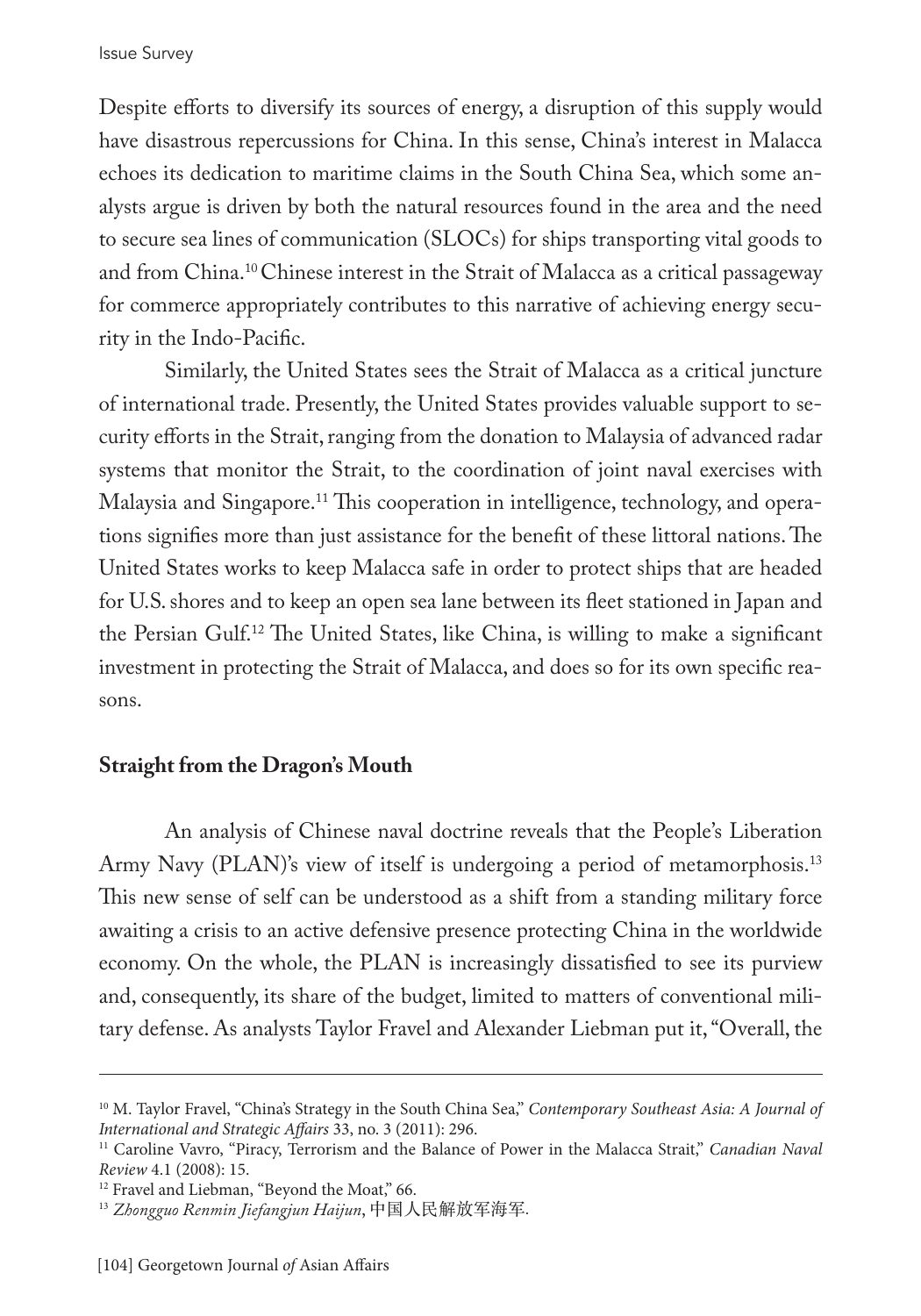PLAN seems to be casting itself not only as a consumer of China's rapid economic growth, but as the protector of and potential contributor to that economic growth."14 The Strait of Malacca serves as the testing grounds for a more internationally-oriented Chinese naval agenda.

Military authorities are expanding the scope of China's "maritime rights and interests" (*haiyang quanyi*, 海洋权益) in order to reflect what they see as the PLAN's calling in the modern era. Liu Xuxian of the Academy of Military Sciences (*Junshi Kexue Yanjiuyuan*, 军事科学研究院, or AMS) argues that "[the PLAN's] main tasks in warfare are shifting from protecting the country's landmass towards maritime territory, from defeating an enemy attack in nearby waters towards protecting our country's rights and interests at sea."15 Trade, resource exploration, and law enforcement are just such interests, according to Zhang Shiping, also of AMS. He outlines a comprehensive naval architecture dedicated beyond China's coastal area, ranging from aircraft carriers to fishing and exploration ships, as included in "the basic tasks of our navy."16 These perspectives reveal that China understands *haiyang quanyi* to be a flexible term open to interpretation—one that the PLAN has used to frame its naval ambitions ideologically and broadly, as opposed to a concrete reactionary call for action against a particular issue. While the PLAN certainly has an organizational interest in arguing for the general expansion of the navy for budgetary reasons, such accounts lend strength to the notion that there is a genuine doctrinal development in the PLAN's strategic outlook.

China does not stand alone in seeking to defend its economy on the seas. The PLAN's shift in perspective shares strong similarities with the visions of other major maritime powers, including the United States. If China's statements are to be taken seriously, they represent a policy foray into major international stakes. This raises the question of whether China views its involvement as that of a stakeholder in a cohesive international order or simply as a defender of its own narrow share within the larger system. Trade stability may be a collective goal, but how that ideal is achieved by military means poses the potential for a security dilemma between China and the United States. Perceptions of naval coexistence are key in understanding how the relationship between the United States and China will proceed.

<sup>&</sup>lt;sup>14</sup> Fravel and Liebman, "Beyond the Moat," 75.

<sup>15</sup> Liu Zhenhuan, et. al., "Zoujin haiyang shiji qiangda Zhongguo haijun," 走进海洋式机枪打中国海军 [Enter the New Century of the Ocean, Strengthen China's Navy] *Dangdai Haijun* 当代海军 1 (2000): 5. 16 Ibid., 6.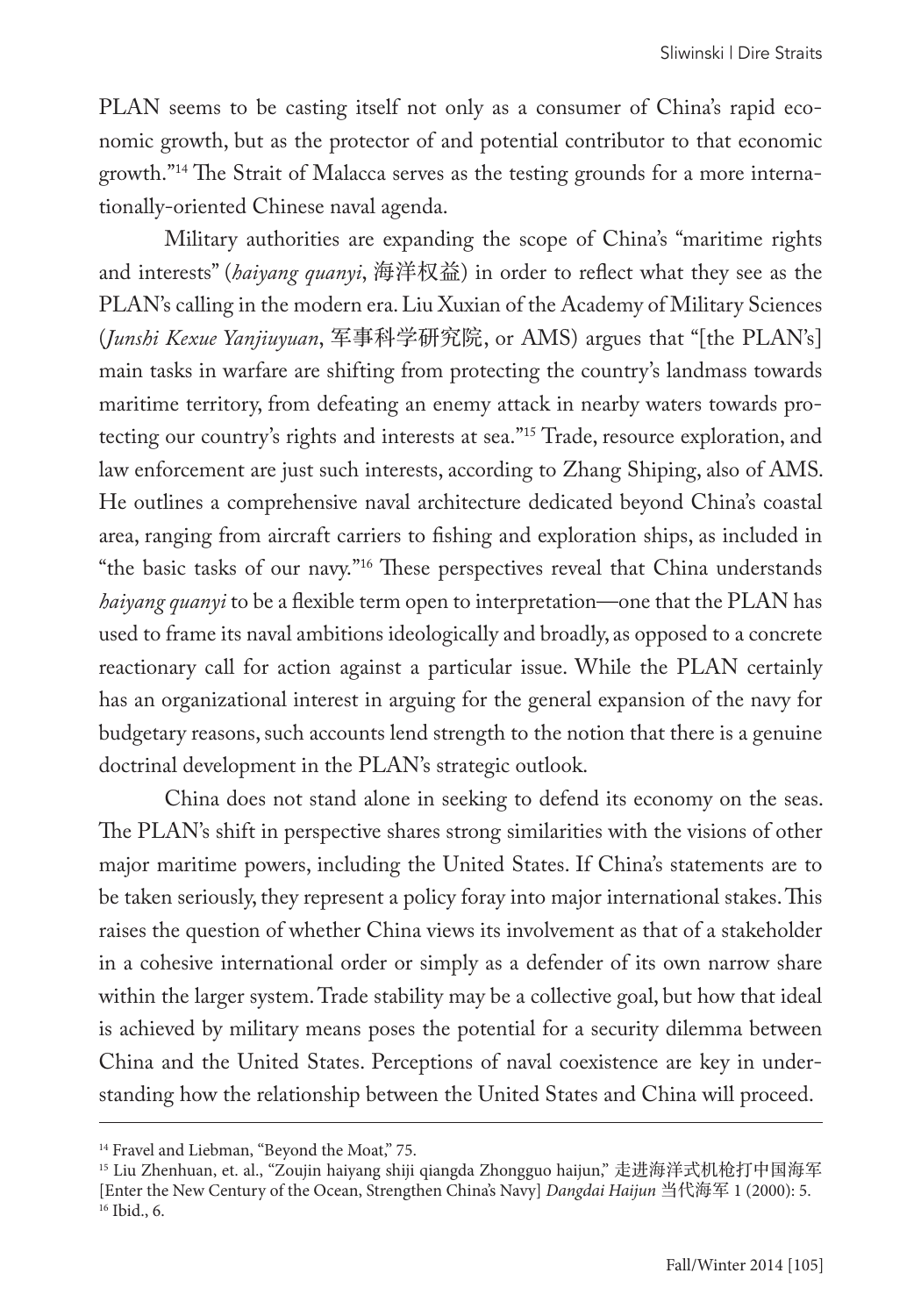Issue Survey

The Strait of Malacca shines a light on China's sweeping naval doctrine and provides insights into the PLAN's view of competition with the United States. Some within the PLAN view the U.S. anti-terrorist agenda as a pretense for interference in the Strait. Chen Angang and Chen Wuming argue in Modern Navy (*Dangdai Haijun*, 当代海军), the PLAN's party committee publication, that the United States perceives "the entire world [as] a terrorist world," and that protecting security in the Strait of Malacca is the "perfect excuse for some countries [i.e. the United States] to interfere" in China's naval ambitions.<sup>17</sup> Though this view may appear to be alarmist, such authors are not alone in their interpretations.18 Perhaps the Chinese navy ought to be concerned by a robust foreign military presence in the Strait of Malacca. Chen and Chen go on to say that "whoever controls the Malacca Strait can control China's strategic oil lifeline, and can thereby threaten China's energy security at any time."19 Such threats would certainly fall within the Chinese strategic vision of "maritime rights and interests" in its increasingly expanded sense.

#### **The Staying Hand of Capacity and Business**

Chinese concerns with American presence in the Strait of Malacca, while theoretically justifiable in terms of trade and energy stakes, lose traction in light of the real situation of what China and the United States are currently capable of doing as regional players. Even putting capacity aside, pragmatic analysis shows that there is ultimately little reason to fear a serious disruption of trade caused by the United States or China. The combination of these realities provides insight into the future of Sino-U.S. naval relations in the Strait.

Ambition may outpace ability in China's current naval situation. While credible and comprehensive sources of Chinese naval capacity are not readily provided

<sup>&</sup>lt;sup>17</sup> Modern Navy is treated herein as a general indicator of PLAN opinion, not an official source of policy. The publication is directly connected to the PLAN and written by PLAN officials, both military and civilian. As this study is concerned with both official policy and perception, it serves as a useful primary source to understand Chinese naval strategic perspectives beyond official rhetoric; Chen Angang and Chen Wuming, "Mei yu zai Maliujia haixia bushu jundui" [America Is Trying to Deploy Troops in the Malacca Strait] *Dangdai Haijun* 当代海军 7 (2004): 58.

<sup>18</sup> See also Zhang Gang, "Dongnanya haishang tongdao anquan yu daguo boyi" 东南亚海上通道安全与 大国博弈 [The Security of Southeast Asia's SLOCs and the Great Power Game], *Dangdai Haijun* 当代海 军 7 (2006): 33, 35.

<sup>&</sup>lt;sup>19</sup> Chen and Chen, "Mei yu zai," 58.

<sup>20</sup> U.S. Department of Defense, "Annual Report to Congress: Military and Security Developments Involving the People's Republic of China 2013" (Washington: Department of Defense, 2013): 39.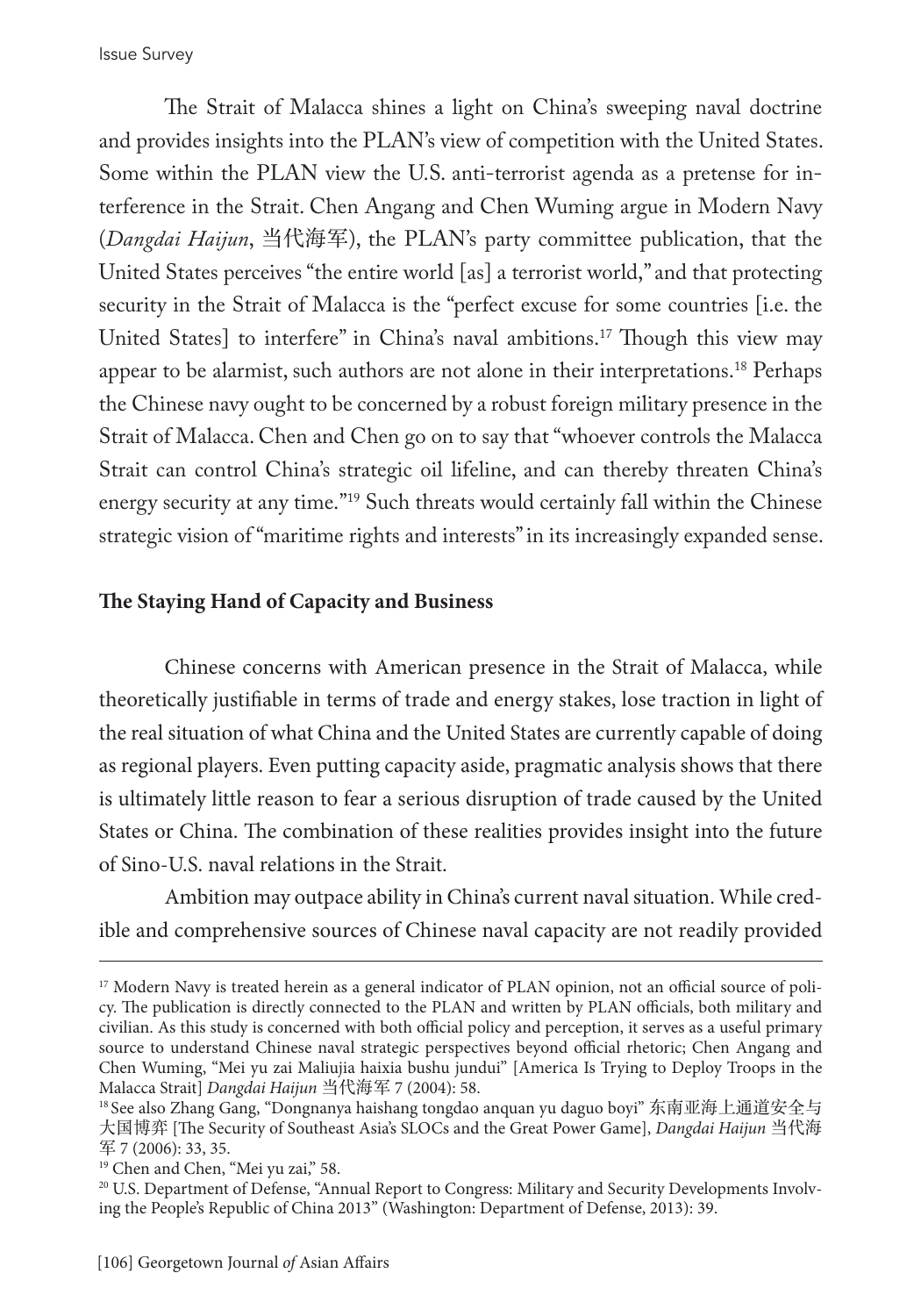by the Chinese government, U.S. Department of Defense (DoD) analyses illustrate that China's naval capacity in the Strait of Malacca, while growing, will remain modest for the foreseeable future. Notably, the DoD cites "limited logistical support" as "a key obstacle preventing the PLA Navy from operating more extensively beyond East Asia," including the Strait of Malacca and as far east as Guam.20 Such arrangements would be critical to the refueling, restocking, and rearmament of naval operations that take place far away from the Chinese mainland. A U.S. Congressional Research Service report notes that China is beginning to address this challenge with a "places not bases" approach, wherein arrangements are made for naval voyages to make port in the Indo-Pacific region as needed.<sup>21</sup> Although this has enabled recent naval tours by the PLAN, this type of access still "fall[s] short of U.S.-style agreements permitting the full spectrum of support from repair to re-armament," and could be subject to revision if China's allies in Southeast Asia and around the Indian Ocean perceive an overextension of Chinese interests as threatening.22 Finally, China's naval developments still remain primarily focused on the quality of its platforms, meaning that building new, modern technology from scratch remains a secondary avenue for naval expansion.<sup>23</sup>

Compilations of U.S. Office of Naval Intelligence (ONI) data indicate that from 2010 to 2020, China expects to increase its number of diesel attack submarines, nuclear-powered attack submarines, destroyers, and frigates by 8, 2, 7, and 7 ships, respectively. These numbers, though fairly unremarkable, are complemented by the PLAN's modernization agenda. ONI estimates that 75 percent of diesel attack submarines, 100 percent of nuclear-powered attack submarines, 85 percent of destroyers, and 85 percent of frigates will meet modern design standards by 2020, up from the year 2010 when only 50 percent, 33 percent, 50 percent, and 45 percent, respectively, qualified as "modern."24 This confirms the notion that China's naval power expansion is focused on improving existing platforms, not dramatically expanding the gross tonnage of its navy. The implication of this reality is that power projection is simply not technologically possible right now.

<sup>&</sup>lt;sup>20</sup> U.S. Department of Defense, "Annual Report to Congress: Military and Security Developments Involving the People's Republic of China 2013" (Washington, DC: Department of Defense, 2013): 39.

<sup>21</sup> Ronald O'Rourke, *China Naval Modernization: Implications for U.S. Navy Capabilities—Background and Issues for Congress* (Washington: Congressional Research Service, 2014): 35.

<sup>&</sup>lt;sup>22</sup> U.S. Department of Defense, "Annual Report to Congress," 39.

<sup>&</sup>lt;sup>23</sup> O'Rourke, "China Naval Modernization," 3.

<sup>24</sup> Ibid., 43.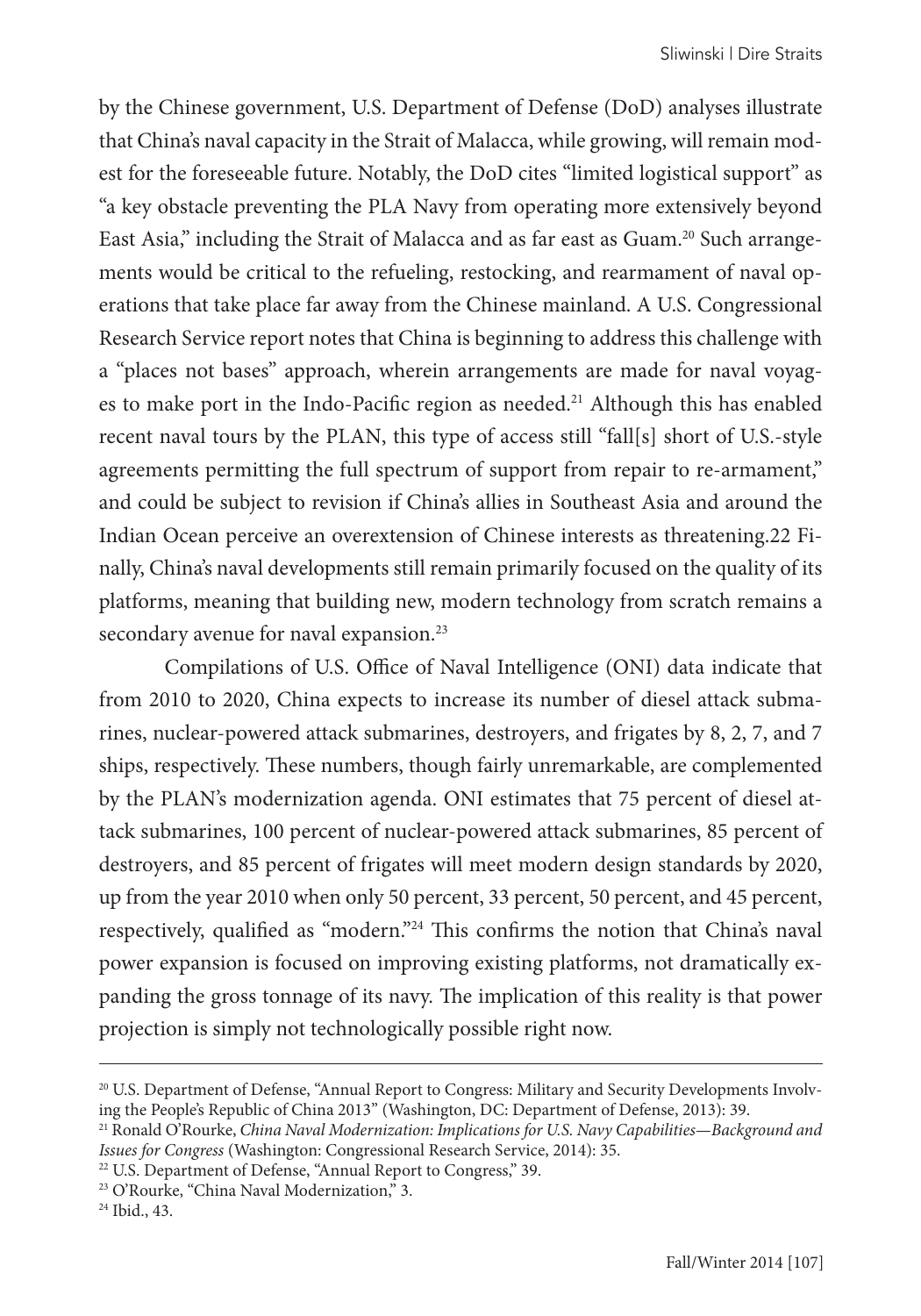China's naval systems are in the process of modernizing—a process which, if the calls for development found in Modern Navy are to be understood as more than bureaucratic posturing, is still somewhat neglected. Even once the drive for modernized platforms yields results, the PLAN is ultimately working with a finite number of ships sufficiently modernized to match up against advanced naval systems in the field. While sheer naval tonnage does not fully capture the capability of a navy, it is still an important indicator of the scope of the navy's possible operations.<sup>25</sup> In other words, without expanding its numbers, China will have a navy that is more skilled at certain existing combat strategies—such as anti-access area denial—but not necessarily in new forms of naval operations or in the scope of its presence.

Doubts regarding U.S. capacity in the Strait are focused less on their power as a military force and more on the international repercussions of a Malacca contingency. The United States may have extensive naval port access and power projection technology in the Pacific, but these are still not U.S. waters. Issues of sovereignty and interference remain salient for the littoral states of the Strait of Malacca. For instance, Malaysia and Indonesia vetoed a 2004 effort to place U.S. troops directly in the Strait, a rebuff succinctly summarized by the Malaysian Prime Minister Abdullah Ahmad Badawi's quip: "I think we can look after our own area."<sup>26</sup> As mentioned previously, cooperation exists in the form of technology and training for anti-piracy and anti-terrorism measures. However, without a standing naval presence in the Strait beyond its existing arrangements and with limited plans for direct expansion, the United States does not possess the immediate capacity or clout to dictate who comes and goes in the Strait of Malacca.27 The notion of the United States imposing its naval fleet stationed in Japan against the wishes of the littoral states without any immediate threat to the area is also extremely unlikely. It would take a major, most likely state-driven, threat to the Strait to warrant such drastic action.

Even if one were to suppose that China or the United States could block off the Strait of Malacca in the event of a larger conflict between the two powers, the likelihood of either doing so is mitigated by the vital trade that passes through the Strait, both in strategic goods such as energy resources and in the sheer mass of

<sup>25</sup> O'Rourke, "China Naval Modernization," 45-47.

<sup>26</sup> Vavro, "Piracy," 15; Sudha Ramachandran, "Divisions over Terror Threat in Malacca Straits," *Asia Times,*  16 June 2004.

<sup>&</sup>lt;sup>27</sup> See the next section.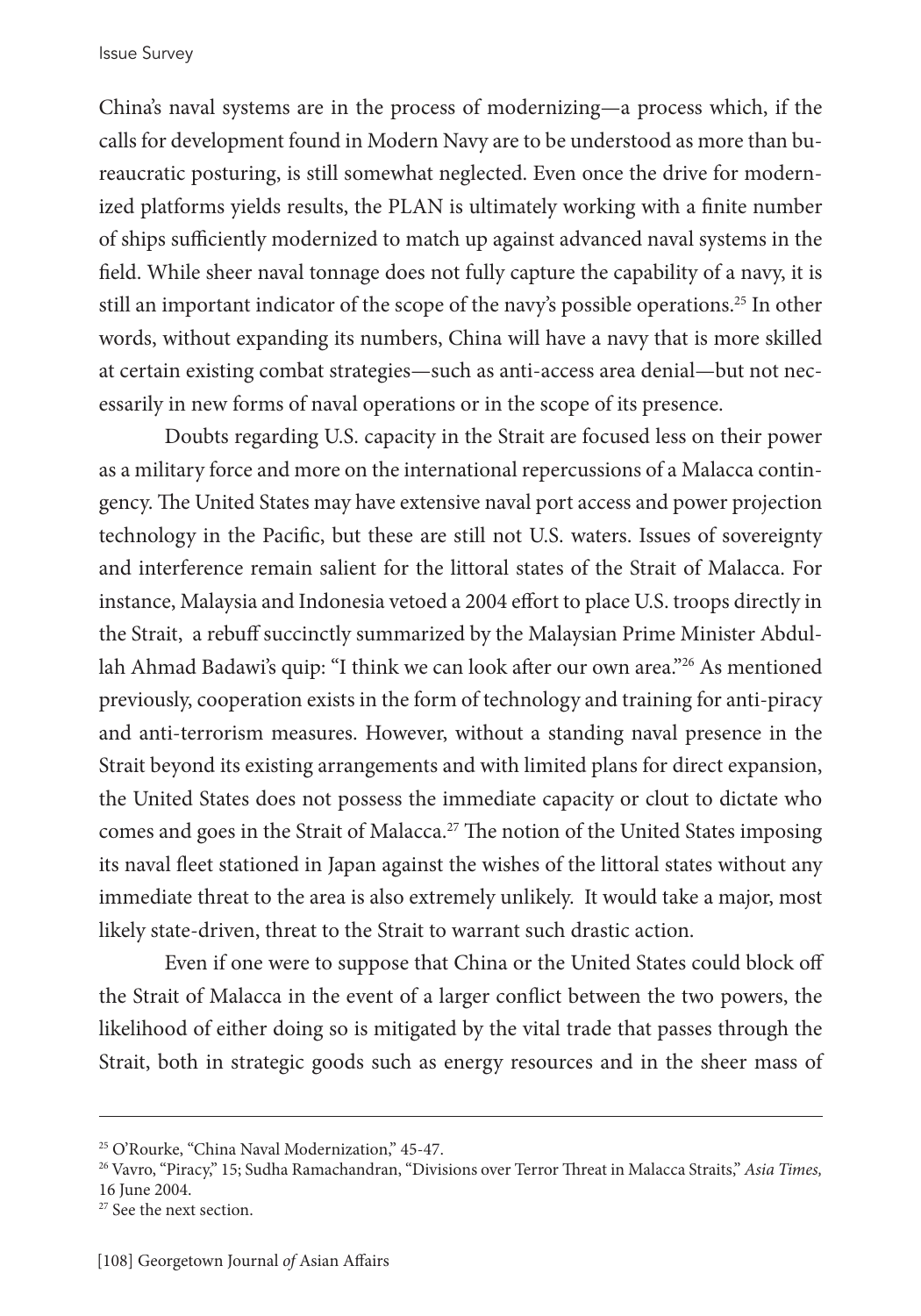ships, as discussed above. No navy can perform an effective blockade on a trade route of this magnitude without seriously slowing the passage of third-party goods. Identification and inspection are too costly and slow.28 If China were to attempt such an action to punish U.S. or Western markets, they would be hampering their very own flow of oil, incurring massive costs to efficiency beyond the disruption of trade. While the United States is less dependent on the Strait, there would still be similar unnecessary costs to trade as a result of slowing commercial shipping traffic, even if the effects on trade in and out of China provided a significant strategic advantage. Both nations would face equally strident international outcry over impeding global trade, not just from the littoral states whose sovereignty would be infringed, but also from industrial producer nations and recipient nations around the world. Though it is not inconceivable that China or the United States would take an economic hit to harm the other, such a contingency remains highly dubious.

#### **The Trajectory of the PLAN and U.S. Navy in Malacca**

With the current realities laid out and improbable events accounted for, the question remains: what does the future hold for China and the United States in the Strait of Malacca? While overt conflict will most likely be avoided, China will continue to improve its naval capabilities and understand that it is responsible not just for the defense of the Chinese mainland, but also for its growing trade interests abroad. This growing presence will not go unnoticed by the United States. The United States will seek to counter with increased naval concentration in both the Malacca Strait and the Western Pacific, particularly in places where the United States already has bases and agreements, as well as develop a growing sense of wariness for Chinese naval forces. The end result will be raised tensions in the region as a whole and perhaps even a comparative decline for the United States as the PLAN expands its operations and ability in the Strait at a relatively faster rate.

Chinese doctrinal position on haiyang quanyi has proven to be vague for the purpose of flexibility. The increasing rhetoric of the PLAN as a force to protect China's international interests may be more bark than bite right now, as is evident from the primary sources examined, but it will almost certainly solidify as the nation

<sup>&</sup>lt;sup>28</sup> Fravel and Liebman, "Beyond the Moat," 72.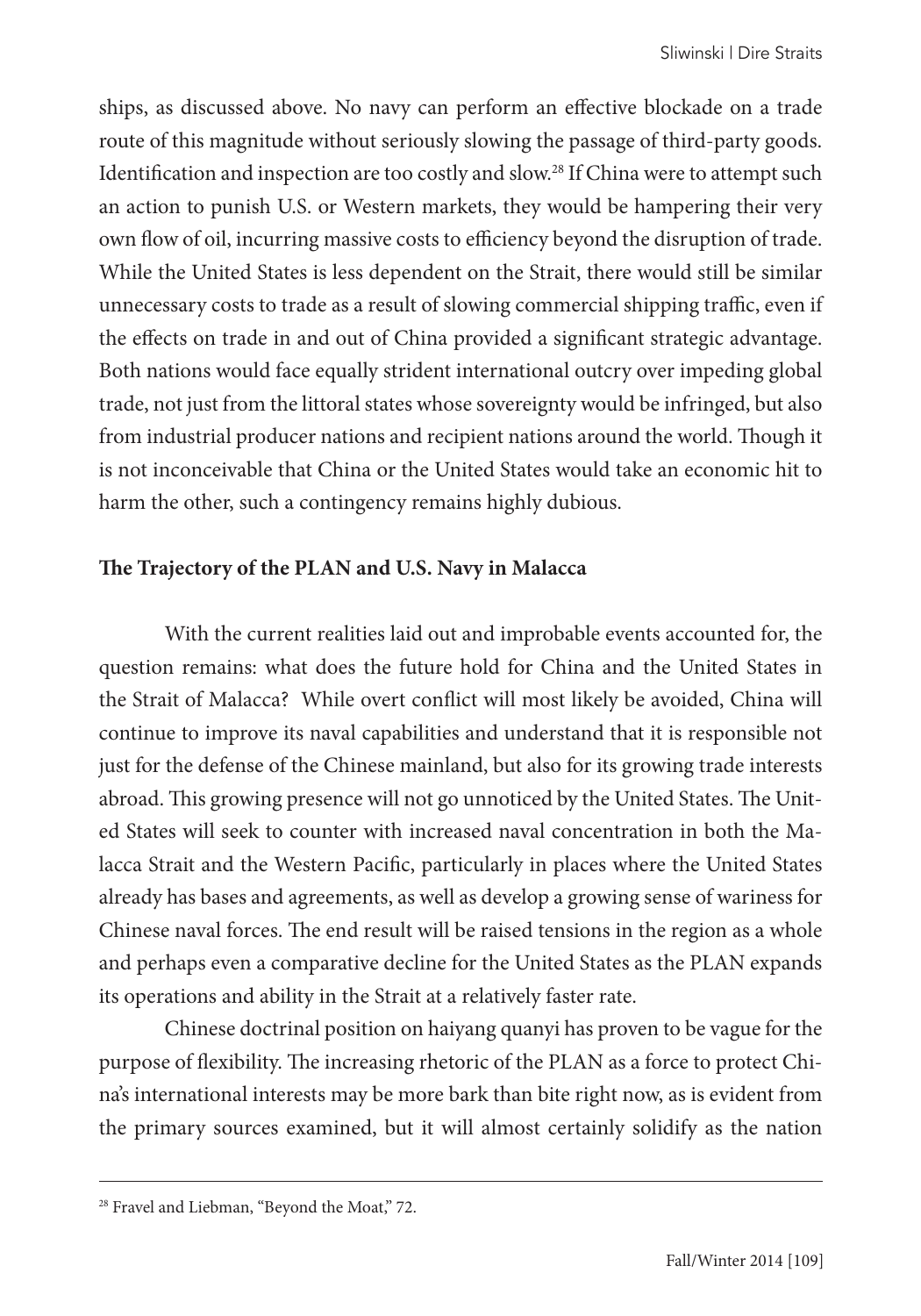finds more of its economic activities focused abroad—including expanding trade routes, growing demand for natural resources, and even Chinese investments in high-priority regions like Africa and the Middle East.<sup>29</sup> If China is to understand itself as a global superpower, these arguments must sooner or later gain validity and yield greater percentages of military spending going to the PLAN's projects. An expanded Chinese naval capacity would enable more exploration and exploitation of natural resources in China's exclusive economic zone, as well as renewed maritime law conception and enforcement to accompany such initiatives. It would also place a high priority on the Strait of Malacca for Chinese influence in the form of greater standing provisions arrangements for naval forces passing through and perhaps even bases of operation in the long term. Nowhere are China's commercial maritime interests more pressing than at this chokepoint. In protecting the Malacca Strait, China would be stepping up as a power in its own right, capable of defending its own national interests far from home and providing international trade stability through this vital channel.

There is little the United States can do to change China's perception of international trade security, particularly in the case of the Strait of Malacca. President Obama's strategic rebalance to Asia has broadly included the U.S. Navy. Plans for future U.S. naval involvement in the Pacific include increasing the percentage of ships docked in the Pacific from 55 percent to 60 percent by 2020, placing the Navy's best personnel in the Pacific region, and expanding troop deployments in Guam, the Philippines, and Australia.30 Yet these ventures are broad and will not curtail Chinese naval expansion in general or specifically in Malacca. On the contrary, they may actually encourage such balancing measures. Beyond stationing up to four Littoral Combat Ships—advanced models used in coastal missions—in Singapore by 2017, the United States has few options to improve its position relative to China's in the Strait of Malacca.<sup>31</sup> Fortunately for the United States, it will maintain an unshaken absolute advantage in military terms over the Chinese for years to come, and if littoral states in the Strait view Chinese expansion as threatening, the United States may stand to gain greater diplomatic arrangements with these states as a

<sup>29</sup> Erik Lin-Greenberg, "Dragon boats: assessing China's anti-piracy operations in the Gulf of Aden." *Defence & Security Analysis* 26, no. 2 (2010): 213-230.

<sup>&</sup>lt;sup>30</sup> US Department of Defense, Quadrennial Defense Review Report (Washington DC: Department of Defense, 2006), 47.

<sup>31</sup> O'Rourke, "China Naval Modernization," 54.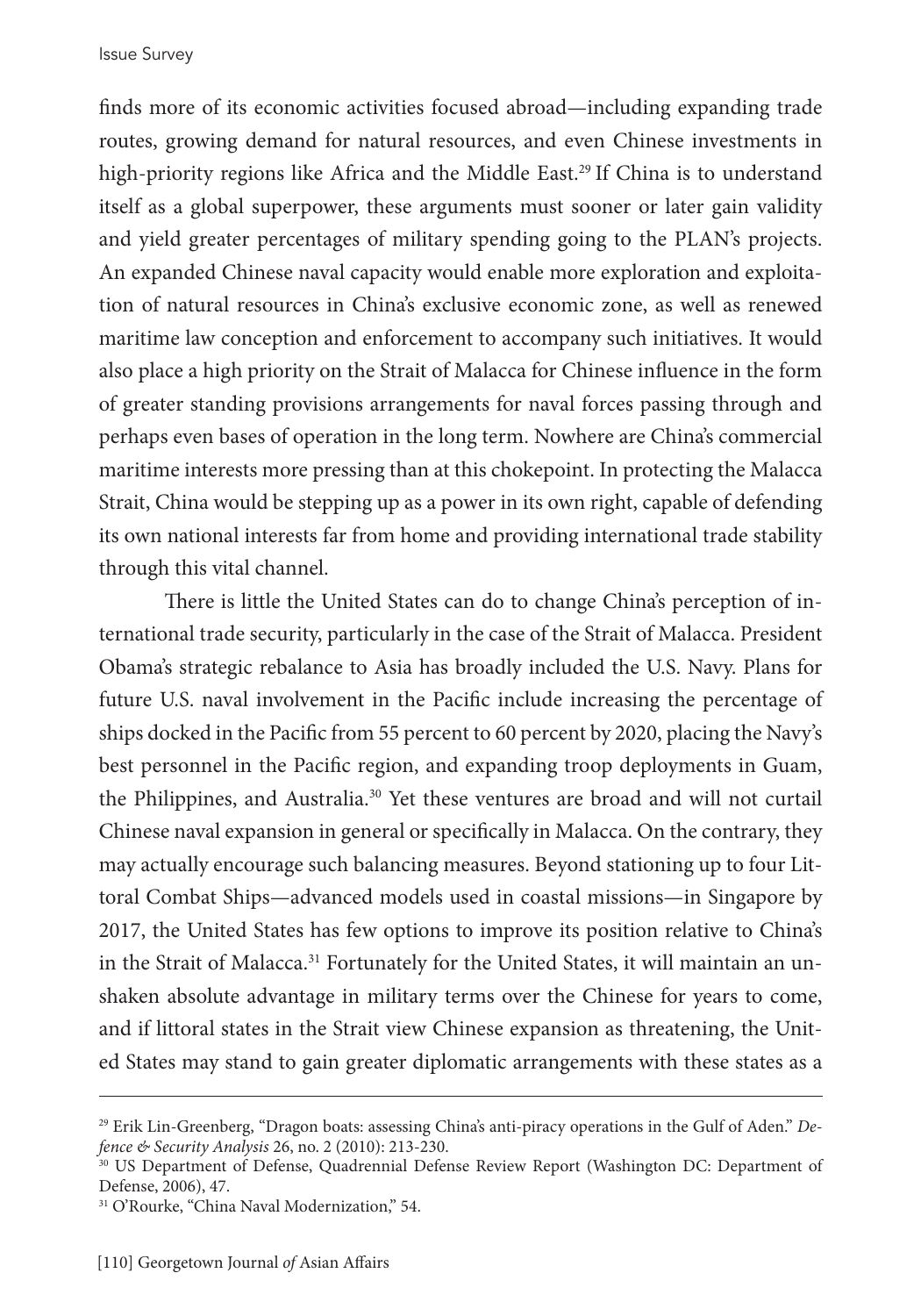counterbalance to the Chinese. $32$  In all, the United States is not likely to consider China's endeavors in the Strait of Malacca as an effort to become a responsible international stakeholder, but rather will feel the pressure of competition.

#### **Conclusion**

The Strait of Malacca's geopolitical importance serves as a focal point for the expanding presence of China and the United States in the Pacific. Measures against piracy and terrorism, though by no means concluded, have diminished in urgency in light of their own success. Protecting the steady trade that flows through the Strait is now at the center of attention. As Chinese naval doctrine expands to include trade security as a principal national concern, the People's Liberation Army Navy will have the chance to materially improve its standing in the Straits pursuant of that goal. The United States, though framed by an ambitious "rebalance," will continue its presence as an important contributor to the defense of the Strait more or less as usual without mitigating China's ability to expand its own influence.

In the context of this bilateral struggle, it is important to keep in mind the role the littoral states play in diplomatic and military dealings. Some commentators see the positions of Malaysia, Indonesia, and Singapore as rather difficult, buffeted on both sides by the jostling of international power players.<sup>33</sup> Yet in reality, they have demonstrated both room for cooperation and remarkable agency in maintaining their sovereignty on matters of Strait security and military presence. Going forward, these states potentially stand to gain by allowing competition for security services to bring in advanced technology, useful logistical insight, and training —all paid for by foreign powers.<sup>34</sup>

Ultimately, the Strait of Malacca will continue to serve as a crucial international trade route. While Chinese expansion may raise American concerns, both powers will work to keep the Strait open and safe for the passage of commerce. However, if rising tensions prove stronger than the incentive of economic stability and competition boils over into conflict, the Strait of Malacca may prove dire indeed.

<sup>&</sup>lt;sup>32</sup> O'Rourke, "China Naval Modernization," 18, 27, 30, 44.

<sup>&</sup>lt;sup>33</sup> Zubir, Mokhzani Zubir and Mohd Nizam Basiron, "The Strait of Malacca: The Rise of China, America's Intentions and the Dilemma of the Littoral States," *Maritime Studies* 141 (2005): 24.

<sup>34</sup> Umaña, *Threat Convergence*, 14.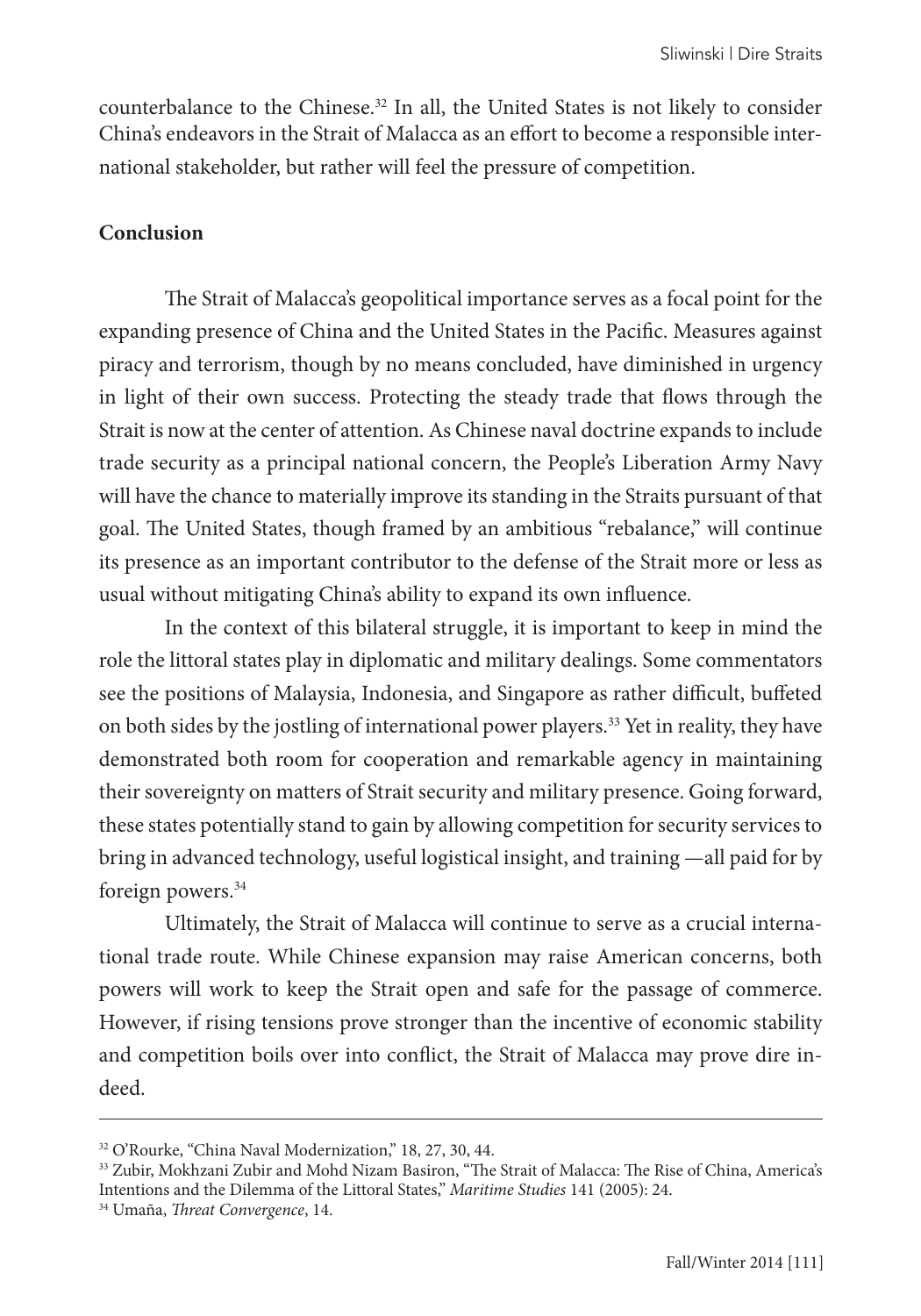*Michael Sliwinski is pursuing a degree in International Politics with a concentration in Security Studies and a certificate in Asian Studies from the Edmund A. Walsh School of Foreign Service at Georgetown University.*

# **References**

- Chen, Angang, and Wuming Chen. "Mei yu zai Maliujia haixia bushu jundui" [America Is Trying to Deploy Troops in the Malacca Strait]. *Dangdai Haijun* 当代海军, no. 7 (2004).
- Dooley, Howard J. "The Great Leap Outward: China's Maritime Renaissance." *Journal of East Asian Affair*s 26, no. 1 (Spring/Summer 2012): 53-76.
- Fravel, M. Taylor. "China's Strategy in the South China Sea." *Contemporary Southeast Asia: A Journal of International and Strategic Affairs* 33, no. 3 (2011): 292-319.
- Fravel, M. Taylor, and Alexander Liebman. "Beyond the Moat: The PLAN's Evolving Interests and Potential Influence." In T*he Chinese Navy: Expanding Capabilities, Evolving Roles*. Washington DC: National Defense University Press, 2011.
- Ji, You, and You Xu. "In Search of Blue Water Power: The PLA Navy's Maritime Strategy in the 1990s." *The Pacific Review* 4, no. 2 (1991): 137-149.
- Lin-Greenberg, Erik. "Dragon boats: assessing China's anti-piracy operations in the Gulf of Aden." *Defence & Security Analysis* 26, no. 2 (2010): 213-230.
- Liu Zhenhuan, et. al. "Zoujin haiyang shiji qiangda Zhongguo haijun." 走进海洋式 机枪打中国海军 [Enter the New Century of the Ocean, Strengthen China's Navy] *Dangdai Haijun* 当代海军, no. 1 (2000).
- O'Rourke, Ronald. "China Naval Modernization: Implications for U.S. Navy Capabilities—Background and Issues for Congress." Washington DC: Congressional Research Service, 2014.
- Raymond, Catherine Z. *Piracy and Armed Robbery in the Malacca Strait: A Problem Solved*. London: Corbett Center for Maritime Policy Studies, 2009.